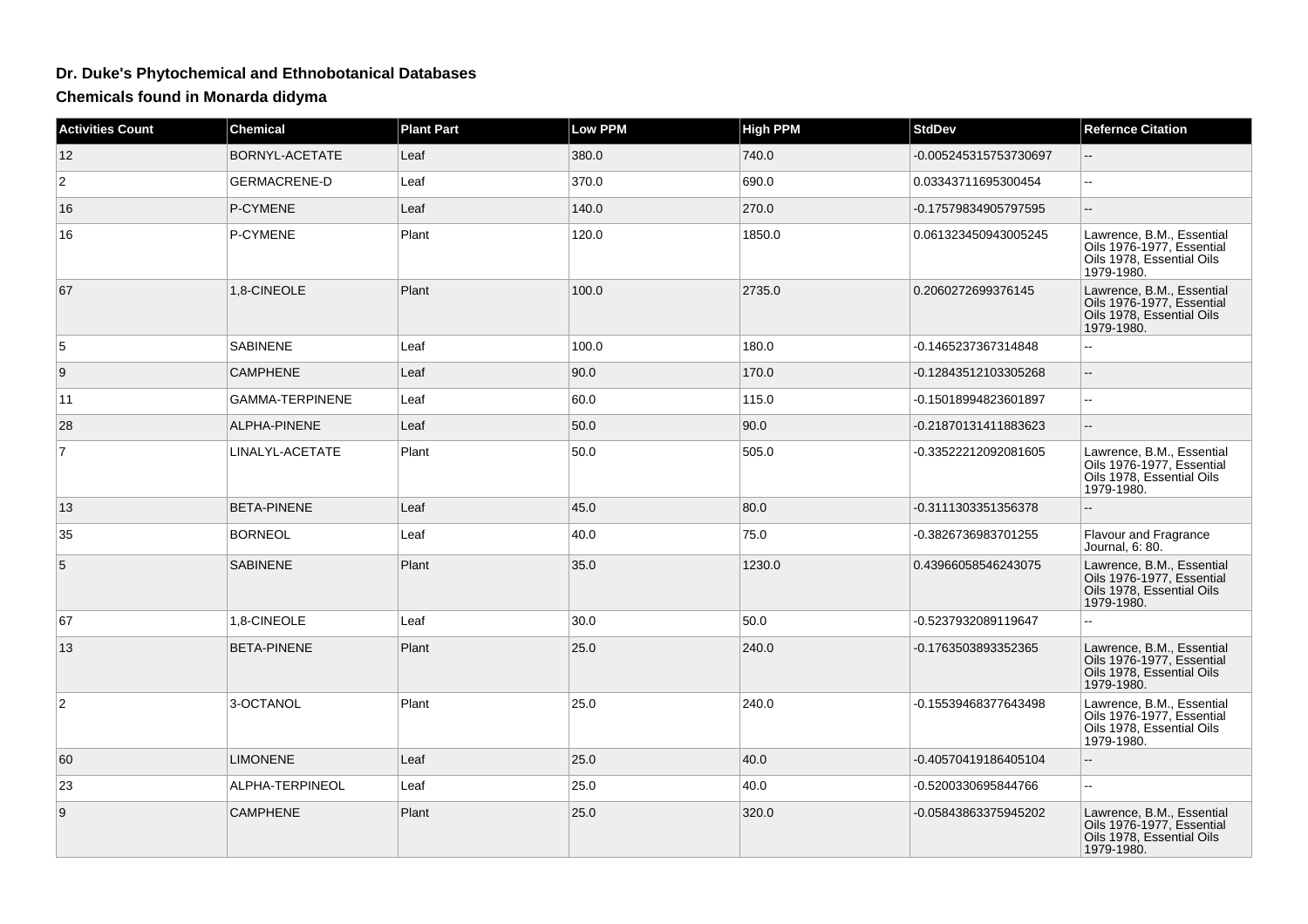| <b>Activities Count</b> | <b>Chemical</b>                  | <b>Plant Part</b> | <b>Low PPM</b> | <b>High PPM</b> | <b>StdDev</b>         | <b>Refernce Citation</b>                                                                          |
|-------------------------|----------------------------------|-------------------|----------------|-----------------|-----------------------|---------------------------------------------------------------------------------------------------|
| 22                      | <b>MYRCENE</b>                   | Leaf              | 25.0           | 40.0            | -0.15824144322226433  | $\overline{\phantom{a}}$                                                                          |
| 11                      | <b>GAMMA-TERPINENE</b>           | Plant             | 20.0           | 1250.0          | -0.025599439862913652 | Lawrence, B.M., Essential<br>Oils 1976-1977, Essential<br>Oils 1978, Essential Oils<br>1979-1980. |
| 2                       | <b>GERMACRENE-D</b>              | Plant             | 20.0           | 330.0           | -0.14345684237501086  | Lawrence, B.M., Essential<br>Oils 1976-1977, Essential<br>Oils 1978, Essential Oils<br>1979-1980. |
| $\boldsymbol{9}$        | <b>TERPINOLENE</b>               | Plant             | 15.0           | 160.0           | 0.6743750787932923    | Lawrence, B.M., Essential<br>Oils 1976-1977, Essential<br>Oils 1978, Essential Oils<br>1979-1980. |
| 3                       | <b>ISOMENTHONE</b>               | Leaf              | 15.0           | 25.0            | -0.6713665389168254   |                                                                                                   |
| 12                      | BORNYL-ACETATE                   | Plant             | 15.0           | 775.0           | 0.026566692243152782  | Lawrence, B.M., Essential<br>Oils 1976-1977, Essential<br>Oils 1978, Essential Oils<br>1979-1980. |
| 35                      | <b>GERANIOL</b>                  | Leaf              | 14.0           | 25.0            | -0.21886385378025552  | $\mathbf{u}$                                                                                      |
| 28                      | <b>PULEGONE</b>                  | Plant             | 10.0           | 120.0           | -0.6259250228343867   | Lawrence, B.M., Essential<br>Oils 1976-1977, Essential<br>Oils 1978, Essential Oils<br>1979-1980. |
| 9                       | <b>TERPINOLENE</b>               | Leaf              | 10.0           | 15.0            | -0.21298647476915944  | $\overline{a}$                                                                                    |
| 22                      | <b>MYRCENE</b>                   | Plant             | 10.0           | 485.0           | 0.05674559250193856   | Lawrence, B.M., Essential<br>Oils 1976-1977, Essential<br>Oils 1978, Essential Oils<br>1979-1980. |
| 13                      | ALPHA-TERPINENE                  | Leaf              | 10.0           | 15.0            | -0.30461131542122966  | $\overline{a}$                                                                                    |
| $\sqrt{5}$              | GERANYL-ACETATE                  | Leaf              | 7.0            | 13.0            | -1.0015481756750388   |                                                                                                   |
| 28                      | ALPHA-PINENE                     | Plant             | 5.0            | 350.0           | -0.23378468636736702  | Lawrence, B.M., Essential<br>Oils 1976-1977. Essential<br>Oils 1978, Essential Oils<br>1979-1980. |
| 71                      | <b>THYMOL</b>                    | Plant             | 5.0            | 50.0            | -0.5692399713110052   | Lawrence, B.M., Essential<br>Oils 1976-1977, Essential<br>Oils 1978, Essential Oils<br>1979-1980. |
| 11                      | DIHYDROCARVYL-<br><b>ACETATE</b> | Plant             | 5.0            | 45.0            | -0.623146364914203    | Lawrence, B.M., Essential<br>Oils 1976-1977. Essential<br>Oils 1978, Essential Oils<br>1979-1980. |
| 13                      | ALPHA-TERPINENE                  | Plant             | 5.0            | 40.0            | -0.44130969594840336  | Lawrence, B.M., Essential<br>Oils 1976-1977, Essential<br>Oils 1978, Essential Oils<br>1979-1980. |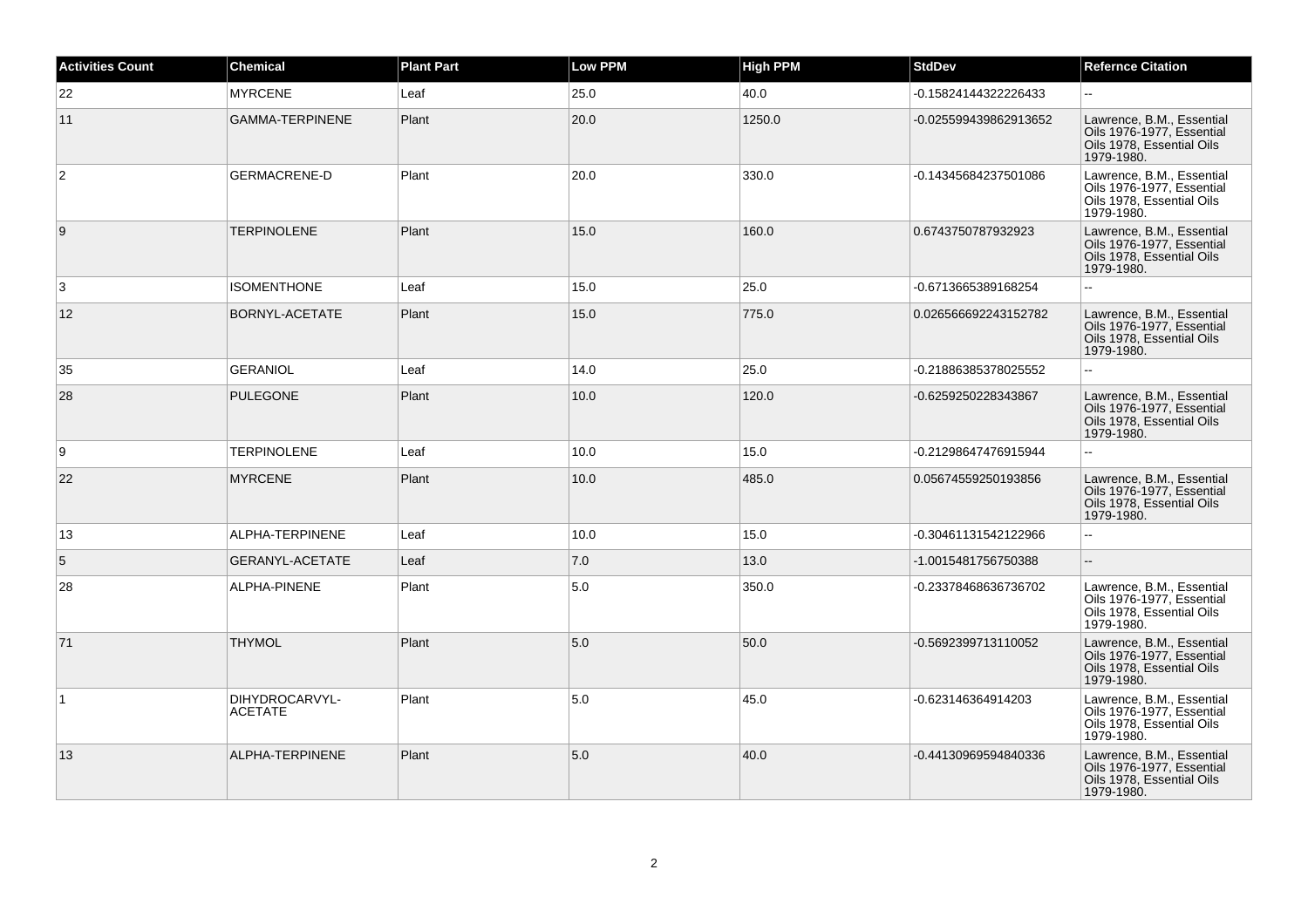| <b>Activities Count</b> | <b>Chemical</b>   | <b>Plant Part</b> | <b>Low PPM</b> | <b>High PPM</b> | <b>StdDev</b>        | <b>Refernce Citation</b>                                                                                                                                                 |
|-------------------------|-------------------|-------------------|----------------|-----------------|----------------------|--------------------------------------------------------------------------------------------------------------------------------------------------------------------------|
| 60                      | <b>LIMONENE</b>   | Plant             | 2.0            | 1300.0          | 0.3131591824150948   | Lawrence, B.M., Essential<br>Oils 1976-1977, Essential<br>Oils 1978, Essential Oils<br>1979-1980.                                                                        |
| 23                      | ALPHA-TERPINEOL   | Plant             | 1.0            | 420.0           | -0.15539863426025058 | Lawrence, B.M., Essential<br>Oils 1976-1977, Essential<br>Oils 1978, Essential Oils<br>1979-1980.                                                                        |
| 57                      | ROSMARINIC-ACID   | Flower            |                | 18000.0         | $-1.0$               | Jim Duke's personal files.                                                                                                                                               |
| 12                      | BORNYL-ACETATE    | Flower            |                | 55.0            | -0.16222142113076302 | <b>Flavour and Fragrance</b><br>Journal, 6: 80.                                                                                                                          |
| 22                      | <b>MYRCENE</b>    | Flower            |                | 30.0            | -0.48499255419406617 | Flavour and Fragrance<br>Journal, 6: 80.                                                                                                                                 |
| 35                      | <b>GERANIOL</b>   | Flower            |                | 4.0             | -0.5148556941565537  | Flavour and Fragrance<br>Journal, 6: 80.                                                                                                                                 |
| $\sqrt{5}$              | <b>PRUNIN</b>     | Plant             |                |                 |                      | List, P.H. and Horhammer, L.,<br>Hager's Handbuch der<br>Pharmazeutischen Praxis,<br>Vols. 2-6, Springer-Verlag,<br>Berlin, 1969-1979.                                   |
| 47                      | BETA-SITOSTEROL   | Leaf              |                |                 |                      | List, P.H. and Horhammer, L.,<br>Hager's Handbuch der<br>Pharmazeutischen Praxis,<br>Vols. 2-6, Springer-Verlag,<br>Berlin, 1969-1979.                                   |
| $\overline{1}$          | <b>LINARIN</b>    | Plant             |                |                 |                      | List, P.H. and Horhammer, L.,<br>Hager's Handbuch der<br>Pharmazeutischen Praxis,<br>Vols. 2-6, Springer-Verlag,<br>Berlin, 1969-1979.                                   |
| 35                      | <b>BORNEOL</b>    | Flower            |                | 7.0             |                      | Flavour and Fragrance<br>Journal, 6: 80.                                                                                                                                 |
| 3                       | <b>GENKWANIN</b>  | Plant             |                |                 |                      | List, P.H. and Horhammer, L.,<br>Hager's Handbuch der<br>Pharmazeutischen Praxis,<br>Vols. 2-6, Springer-Verlag,<br>Berlin, 1969-1979.                                   |
| $\vert$ 1               | <b>PELARGONIN</b> | Flower            |                |                 |                      | Jeffery B. Harborne and H.<br>Baxter, eds. 1983.<br>Phytochemical Dictionary. A<br>Handbook of Bioactive<br>Compounds from Plants.<br>Taylor & Frost, London. 791<br>pp. |
| 28                      | ALPHA-PINENE      | Flower            |                | 18.0            | -0.695718784714942   | <b>Flavour and Fragrance</b><br>Journal, 6: 80.                                                                                                                          |
| 89                      | URSOLIC-ACID      | Leaf              |                |                 |                      | List, P.H. and Horhammer, L.,<br>Hager's Handbuch der<br>Pharmazeutischen Praxis,<br>Vols. 2-6, Springer-Verlag,<br>Berlin, 1969-1979.                                   |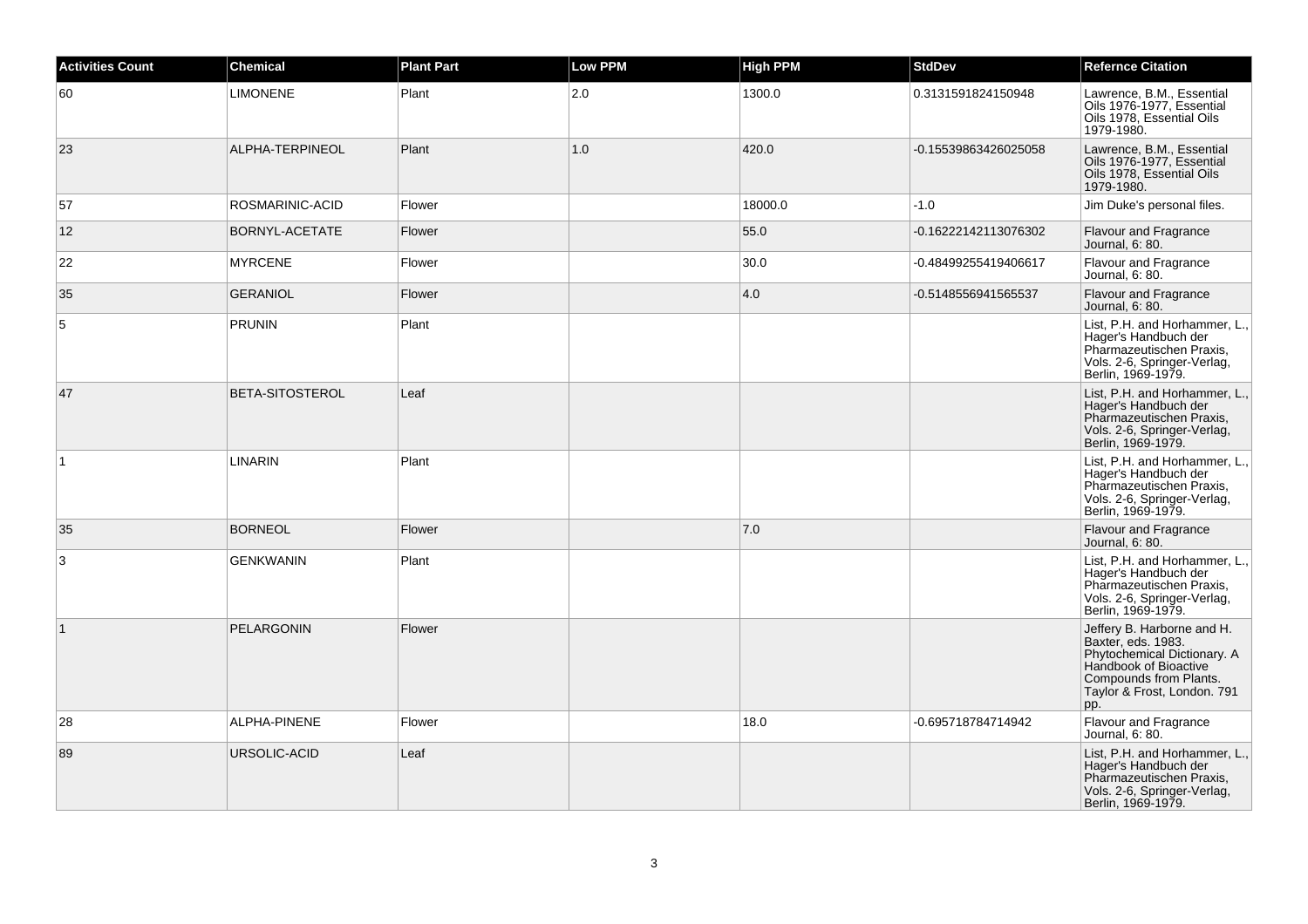| <b>Activities Count</b> | <b>Chemical</b>        | <b>Plant Part</b> | <b>Low PPM</b> | <b>High PPM</b> | <b>StdDev</b>        | <b>Refernce Citation</b>                                                                                                               |
|-------------------------|------------------------|-------------------|----------------|-----------------|----------------------|----------------------------------------------------------------------------------------------------------------------------------------|
| $\overline{7}$          | LINALYL-ACETATE        | Leaf              |                |                 |                      | Flavour and Fragrance<br>Journal, 6: 80.                                                                                               |
| 13                      | <b>BETA-PINENE</b>     | Flower            |                | 7.0             | -0.581400234916731   | Flavour and Fragrance<br>Journal, 6: 80.                                                                                               |
| $\overline{7}$          | LINALYL-ACETATE        | Flower            |                | 4.0             | -0.5307262088164137  | Flavour and Fragrance<br>Journal, 6: 80.                                                                                               |
| 11                      | <b>GAMMA-TERPINENE</b> | Flower            |                | 195.0           | -0.38395915301878303 | Flavour and Fragrance<br>Journal, 6: 80.                                                                                               |
| 16                      | P-CYMENE               | Flower            |                | 405.0           | 0.9531089965802728   | Flavour and Fragrance<br>Journal, 6: 80.                                                                                               |
| 60                      | <b>LIMONENE</b>        | Flower            |                | 10.0            | -0.6767651247109525  | <b>Flavour and Fragrance</b><br>Journal, 6: 80.                                                                                        |
| $\overline{2}$          | <b>OCIMENE</b>         | Leaf              |                |                 |                      | List, P.H. and Horhammer, L.,<br>Hager's Handbuch der<br>Pharmazeutischen Praxis.<br>Vols. 2-6, Springer-Verlag,<br>Berlin, 1969-1979. |
| 67                      | 1,8-CINEOLE            | Flower            |                | 22.0            | -0.450800530876068   | <b>Flavour and Fragrance</b><br>Journal, 6: 80.                                                                                        |
| 9                       | <b>TERPINOLENE</b>     | Flower            |                | 4.0             | $-1.0$               | Flavour and Fragrance<br>Journal, 6: 80.                                                                                               |
| 8                       | DELTA-3-CARENE         | Leaf              |                |                 |                      | List, P.H. and Horhammer, L.,<br>Hager's Handbuch der<br>Pharmazeutischen Praxis,<br>Vols. 2-6, Springer-Verlag,<br>Berlin. 1969-1979. |
| $\overline{1}$          | <b>NARIRUTIN</b>       | Plant             |                |                 |                      | List, P.H. and Horhammer, L.,<br>Hager's Handbuch der<br>Pharmazeutischen Praxis,<br>Vols. 2-6, Springer-Verlag,<br>Berlin, 1969-1979. |
| 23                      | ALPHA-TERPINEOL        | Flower            |                | 20.0            | -0.624932209361464   | <b>Flavour and Fragrance</b><br>Journal, 6: 80.                                                                                        |
| 3                       | <b>ISOMENTHONE</b>     | Flower            |                |                 |                      | Flavour and Fragrance<br>Journal, 6: 80.                                                                                               |
| 2                       | <b>GERMACRENE-D</b>    | Flower            |                | 115.0           | -0.2915926657253819  | Flavour and Fragrance<br>Journal, 6: 80.                                                                                               |
| 37                      | CARVACROL              | Plant             |                |                 |                      | List, P.H. and Horhammer, L.,<br>Hager's Handbuch der<br>Pharmazeutischen Praxis,<br>Vols. 2-6, Springer-Verlag,<br>Berlin, 1969-1979. |
| 56                      | <b>NARINGENIN</b>      | Plant             |                |                 |                      | List, P.H. and Horhammer, L.,<br>Hager's Handbuch der<br>Pharmazeutischen Praxis,<br>Vols. 2-6, Springer-Verlag,<br>Berlin, 1969-1979. |
| 5                       | <b>GERANYL-ACETATE</b> | Flower            |                | 4.0             | $-1.0$               | Flavour and Fragrance<br>Journal, 6: 80.                                                                                               |